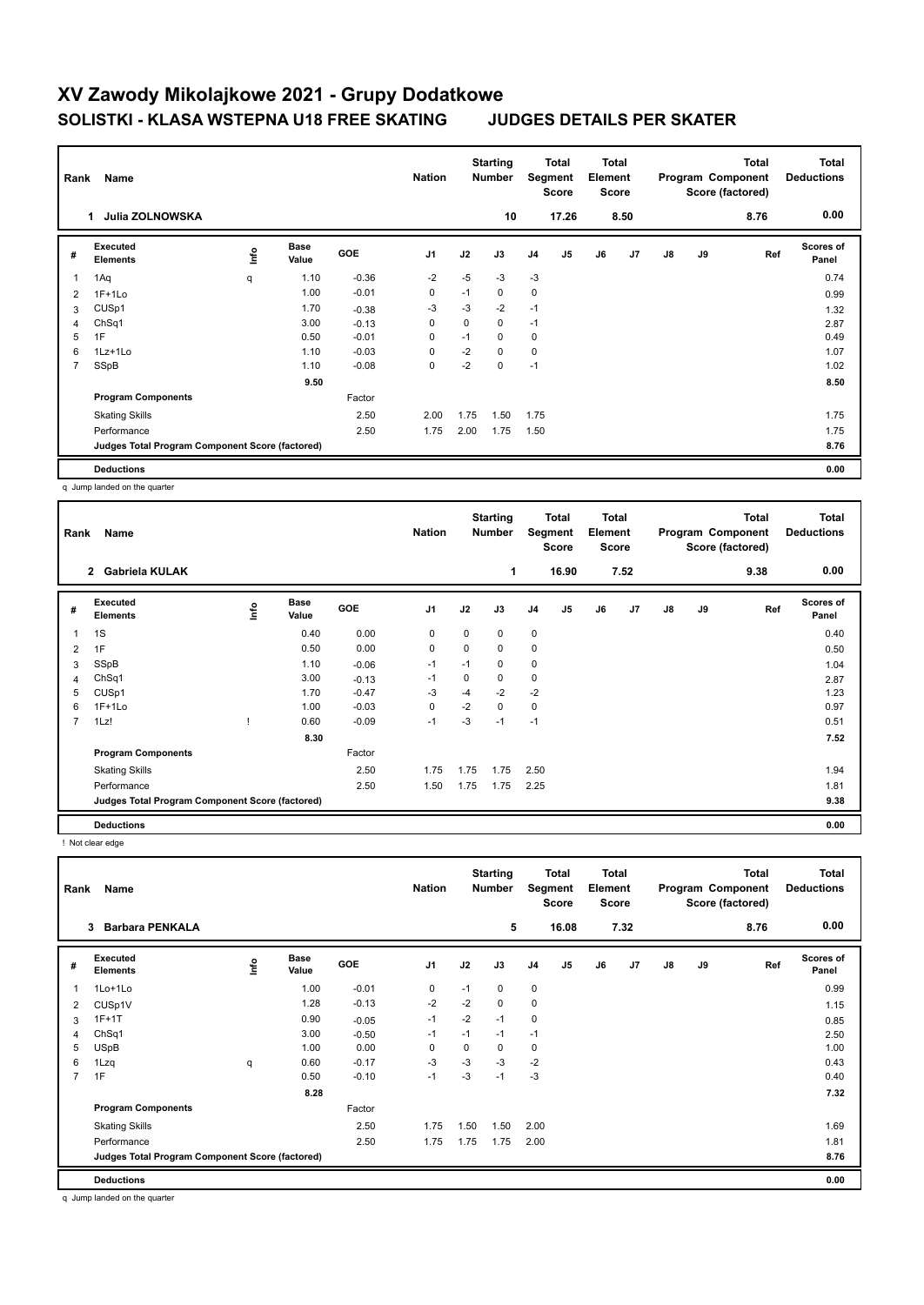|                | Name<br>Rank                                    |      |                      |         | <b>Nation</b>  |             | <b>Starting</b><br><b>Number</b> | Total<br>Segment<br><b>Score</b> |                | <b>Total</b><br>Element<br><b>Score</b> |      | Program Component<br>Score (factored) |    | <b>Total</b> | <b>Total</b><br><b>Deductions</b> |
|----------------|-------------------------------------------------|------|----------------------|---------|----------------|-------------|----------------------------------|----------------------------------|----------------|-----------------------------------------|------|---------------------------------------|----|--------------|-----------------------------------|
|                | 4 Weronika KASZA                                |      |                      |         |                |             | 11                               |                                  | 15.96          |                                         | 7.50 |                                       |    | 8.46         | 0.00                              |
| #              | <b>Executed</b><br><b>Elements</b>              | lnfo | <b>Base</b><br>Value | GOE     | J <sub>1</sub> | J2          | J3                               | J <sub>4</sub>                   | J <sub>5</sub> | J6                                      | J7   | J8                                    | J9 | Ref          | <b>Scores of</b><br>Panel         |
| 1              | 1Lz                                             |      | 0.60                 | $-0.05$ | $\mathbf 0$    | $-2$        | 0                                | $-1$                             |                |                                         |      |                                       |    |              | 0.55                              |
| 2              | 1F                                              |      | 0.50                 | $-0.10$ | $-1$           | $-2$        | $-2$                             | $-3$                             |                |                                         |      |                                       |    |              | 0.40                              |
| 3              | SSp1                                            |      | 1.30                 | $-0.03$ | 0              | $\mathbf 0$ | $\mathbf 0$                      | $-1$                             |                |                                         |      |                                       |    |              | 1.27                              |
| 4              | ChSq1                                           |      | 3.00                 | $-0.13$ | $\mathbf 0$    | $\mathbf 0$ | $\mathbf 0$                      | $-1$                             |                |                                         |      |                                       |    |              | 2.87                              |
| 5              | $1F+1Lo$                                        |      | 1.00                 | $-0.06$ | $-1$           | $-2$        | $-1$                             | $-1$                             |                |                                         |      |                                       |    |              | 0.94                              |
| 6              | CoSpBV                                          |      | 1.13                 | $-0.17$ | $-1$           | $-2$        | $-1$                             | $-2$                             |                |                                         |      |                                       |    |              | 0.96                              |
| $\overline{7}$ | 1Lz!                                            |      | 0.60                 | $-0.09$ | $-1$           | $-2$        | $-2$                             | $-1$                             |                |                                         |      |                                       |    |              | 0.51                              |
|                |                                                 |      | 8.13                 |         |                |             |                                  |                                  |                |                                         |      |                                       |    |              | 7.50                              |
|                | <b>Program Components</b>                       |      |                      | Factor  |                |             |                                  |                                  |                |                                         |      |                                       |    |              |                                   |
|                | <b>Skating Skills</b>                           |      |                      | 2.50    | 1.50           | 2.00        | 1.50                             | 1.50                             |                |                                         |      |                                       |    |              | 1.63                              |
|                | Performance                                     |      |                      | 2.50    | 1.75           | 2.25        | 1.50                             | 1.50                             |                |                                         |      |                                       |    |              | 1.75                              |
|                | Judges Total Program Component Score (factored) |      |                      |         |                |             |                                  |                                  |                |                                         |      |                                       |    |              | 8.46                              |
|                | <b>Deductions</b>                               |      |                      |         |                |             |                                  |                                  |                |                                         |      |                                       |    |              | 0.00                              |

! Not clear edge

| Rank | Name                                            |      |                      |            | <b>Nation</b>            |      | <b>Starting</b><br><b>Number</b> | Segment        | Total<br><b>Score</b> | Total<br>Element<br><b>Score</b> |      |    |    | <b>Total</b><br>Program Component<br>Score (factored) | <b>Total</b><br><b>Deductions</b> |
|------|-------------------------------------------------|------|----------------------|------------|--------------------------|------|----------------------------------|----------------|-----------------------|----------------------------------|------|----|----|-------------------------------------------------------|-----------------------------------|
|      | 5<br>Zuzanna GUTKOWSKA                          |      |                      |            |                          |      | 9                                |                | 15.47                 |                                  | 6.56 |    |    | 8.91                                                  | 0.00                              |
| #    | <b>Executed</b><br><b>Elements</b>              | lnfo | <b>Base</b><br>Value | <b>GOE</b> | J <sub>1</sub>           | J2   | J3                               | J <sub>4</sub> | J <sub>5</sub>        | J6                               | J7   | J8 | J9 | Ref                                                   | Scores of<br>Panel                |
| 1    | $1F+1Lo$                                        |      | 1.00                 | $-0.01$    | 0                        | $-1$ | 0                                | $\mathbf 0$    |                       |                                  |      |    |    |                                                       | 0.99                              |
| 2    | 1S                                              |      | 0.40                 | 0.00       | 0                        | 0    | 0                                | $\mathbf 0$    |                       |                                  |      |    |    |                                                       | 0.40                              |
| 3    | USp1                                            |      | 1.20                 | $-0.12$    | 0                        | $-1$ | $-2$                             | $-1$           |                       |                                  |      |    |    |                                                       | 1.08                              |
| 4    | ChSq1                                           |      | 3.00                 | $-0.13$    | 0                        | 0    | $-1$                             | 0              |                       |                                  |      |    |    |                                                       | 2.87                              |
| 5    | 1T                                              |      | 0.40                 | 0.00       | 0                        | 0    | 0                                | 0              |                       |                                  |      |    |    |                                                       | 0.40                              |
| 6    | $1F+1Lo$                                        |      | 1.00                 | $-0.18$    | $-3$                     | $-4$ | $-3$                             | $-4$           |                       |                                  |      |    |    |                                                       | 0.82                              |
| 7    | CSp                                             |      | 0.00                 | 0.00       | $\overline{\phantom{a}}$ |      |                                  |                |                       |                                  |      |    |    |                                                       | 0.00                              |
|      |                                                 |      | 7.00                 |            |                          |      |                                  |                |                       |                                  |      |    |    |                                                       | 6.56                              |
|      | <b>Program Components</b>                       |      |                      | Factor     |                          |      |                                  |                |                       |                                  |      |    |    |                                                       |                                   |
|      | <b>Skating Skills</b>                           |      |                      | 2.50       | 1.50                     | 2.25 | 1.50                             | 1.75           |                       |                                  |      |    |    |                                                       | 1.75                              |
|      | Performance                                     |      |                      | 2.50       | 1.50                     | 2.25 | 1.75                             | 1.75           |                       |                                  |      |    |    |                                                       | 1.81                              |
|      | Judges Total Program Component Score (factored) |      |                      |            |                          |      |                                  |                |                       |                                  |      |    |    |                                                       | 8.91                              |
|      | <b>Deductions</b>                               |      |                      |            |                          |      |                                  |                |                       |                                  |      |    |    |                                                       | 0.00                              |

|                | Name<br>Rank                                    |      |                      |            | <b>Nation</b>  |      | <b>Starting</b><br><b>Number</b> |                | <b>Total</b><br>Segment<br><b>Score</b> |    | <b>Total</b><br>Element<br><b>Score</b> |    |    | <b>Total</b><br>Program Component<br>Score (factored) | <b>Total</b><br><b>Deductions</b> |
|----------------|-------------------------------------------------|------|----------------------|------------|----------------|------|----------------------------------|----------------|-----------------------------------------|----|-----------------------------------------|----|----|-------------------------------------------------------|-----------------------------------|
|                | Laura POTOCKA<br>6                              |      |                      |            |                |      | 3                                |                | 15.08                                   |    | 7.12                                    |    |    | 8.46                                                  | $-0.50$                           |
| #              | Executed<br><b>Elements</b>                     | Info | <b>Base</b><br>Value | <b>GOE</b> | J <sub>1</sub> | J2   | J3                               | J <sub>4</sub> | J <sub>5</sub>                          | J6 | J7                                      | J8 | J9 | Ref                                                   | <b>Scores of</b><br>Panel         |
|                | CSp1                                            |      | 1.40                 | $-0.07$    | $-1$           | $-1$ | $\mathbf 0$                      | $\mathbf 0$    |                                         |    |                                         |    |    |                                                       | 1.33                              |
| 2              | $1Lo+1T$                                        |      | 0.90                 | $-0.04$    | 0              | $-1$ | $-1$                             | $-1$           |                                         |    |                                         |    |    |                                                       | 0.86                              |
| 3              | 1F                                              |      | 0.50                 | $-0.05$    | $-1$           | $-2$ | $\mathbf 0$                      | $-1$           |                                         |    |                                         |    |    |                                                       | 0.45                              |
| 4              | ChSq1                                           |      | 3.00                 | $-0.38$    | 0              | $-2$ | $\mathbf 0$                      | $-1$           |                                         |    |                                         |    |    |                                                       | 2.62                              |
| 5              | 1Fq                                             | q    | 0.50                 | $-0.25$    | $-5$           | $-5$ | $-5$                             | $-5$           |                                         |    |                                         |    |    |                                                       | 0.25                              |
| 6              | $1Lo+1T$                                        |      | 0.90                 | $-0.08$    | 0              | $-3$ | $-1$                             | $-2$           |                                         |    |                                         |    |    |                                                       | 0.82                              |
| $\overline{7}$ | <b>CUSpBV</b>                                   |      | 1.13                 | $-0.34$    | $-3$           | $-4$ | $-3$                             | $-2$           |                                         |    |                                         |    |    |                                                       | 0.79                              |
|                |                                                 |      | 8.33                 |            |                |      |                                  |                |                                         |    |                                         |    |    |                                                       | 7.12                              |
|                | <b>Program Components</b>                       |      |                      | Factor     |                |      |                                  |                |                                         |    |                                         |    |    |                                                       |                                   |
|                | <b>Skating Skills</b>                           |      |                      | 2.50       | 1.50           | 1.50 | 1.75                             | 2.00           |                                         |    |                                         |    |    |                                                       | 1.69                              |
|                | Performance                                     |      |                      | 2.50       | 1.75           | 1.75 | 1.50                             | 1.75           |                                         |    |                                         |    |    |                                                       | 1.69                              |
|                | Judges Total Program Component Score (factored) |      |                      |            |                |      |                                  |                |                                         |    |                                         |    |    |                                                       | 8.46                              |
|                | <b>Deductions</b>                               |      | Falls:               | $-0.50$    |                |      |                                  |                |                                         |    |                                         |    |    |                                                       | $-0.50$                           |

q Jump landed on the quarter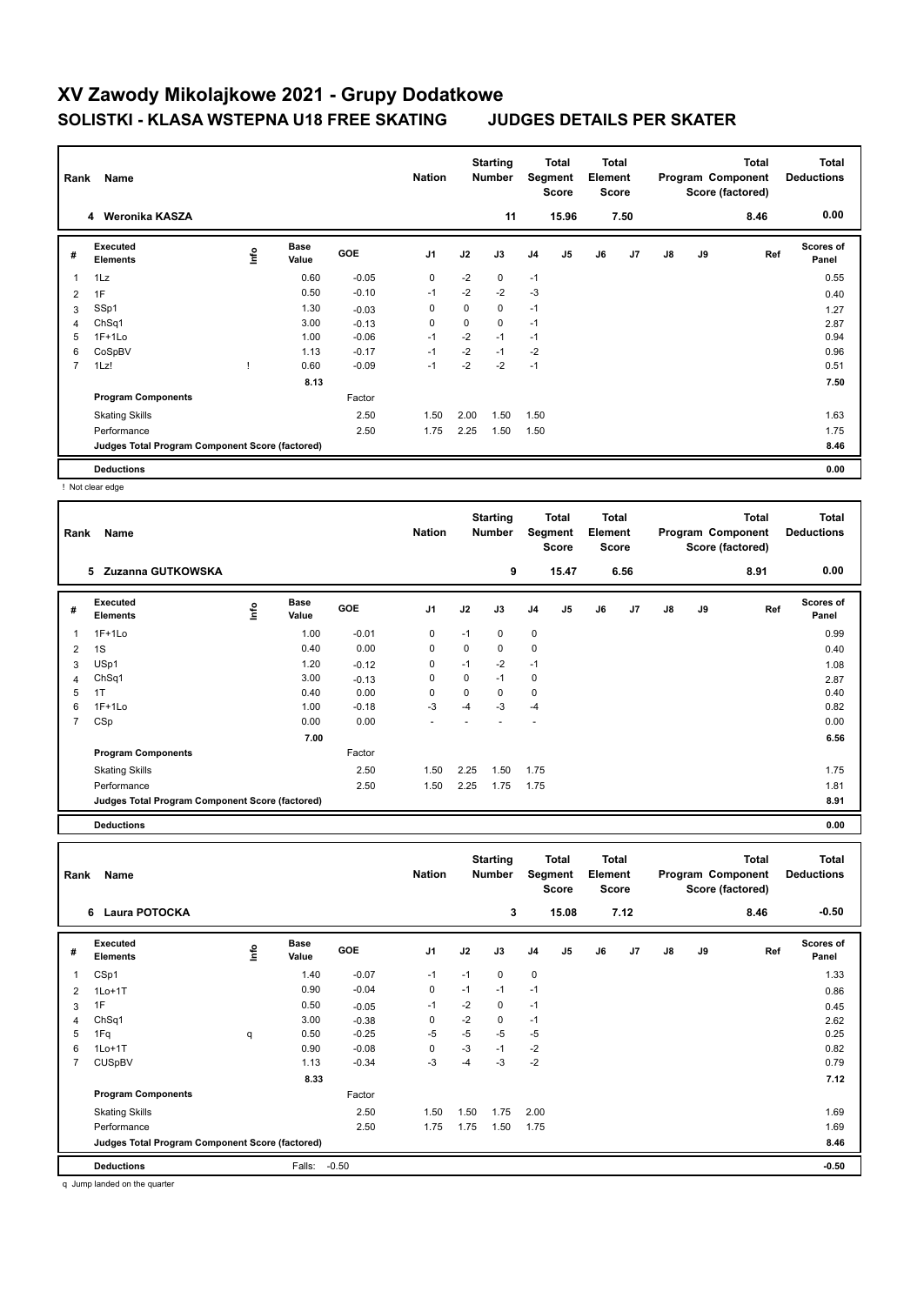| Rank | Name                                                            |         |                      |         | <b>Nation</b>  |      | <b>Starting</b><br>Number |                | <b>Total</b><br>Segment<br><b>Score</b> |    | <b>Total</b><br>Element<br><b>Score</b> |    |    | <b>Total</b><br>Program Component<br>Score (factored) | <b>Total</b><br><b>Deductions</b> |
|------|-----------------------------------------------------------------|---------|----------------------|---------|----------------|------|---------------------------|----------------|-----------------------------------------|----|-----------------------------------------|----|----|-------------------------------------------------------|-----------------------------------|
|      | 7 Sonja KOSSMANN                                                |         |                      |         |                |      | 4                         |                | 14.51                                   |    | 6.40                                    |    |    | 8.61                                                  | $-0.50$                           |
| #    | Executed<br><b>Elements</b>                                     | lnfo    | <b>Base</b><br>Value | GOE     | J <sub>1</sub> | J2   | J3                        | J <sub>4</sub> | J <sub>5</sub>                          | J6 | J7                                      | J8 | J9 | Ref                                                   | <b>Scores of</b><br>Panel         |
| 1    | 1A                                                              |         | 1.10                 | $-0.44$ | -4             | $-4$ | $-4$                      | $-4$           |                                         |    |                                         |    |    |                                                       | 0.66                              |
| 2    | 1Lz+1Lo                                                         |         | 1.10                 | $-0.05$ | $-1$           | $-2$ | 0                         | 0              |                                         |    |                                         |    |    |                                                       | 1.05                              |
| 3    | SSp                                                             |         | 0.00                 | 0.00    | ٠              |      |                           |                |                                         |    |                                         |    |    |                                                       | 0.00                              |
| 4    | ChSq1                                                           |         | 3.00                 | $-0.25$ | $-1$           | $-1$ | $\Omega$                  | 0              |                                         |    |                                         |    |    |                                                       | 2.75                              |
| 5    | 1Aq                                                             | q       | 1.10                 | $-0.55$ | -5             | $-5$ | $-5$                      | $-5$           |                                         |    |                                         |    |    |                                                       | 0.55                              |
| 6    | 1F                                                              |         | 0.50                 | $-0.01$ | $\mathbf 0$    | $-1$ | 0                         | $\mathbf 0$    |                                         |    |                                         |    |    |                                                       | 0.49                              |
| 7    | 1Lz!                                                            | $\star$ | 0.00                 | 0.00    |                |      |                           |                |                                         |    |                                         |    |    |                                                       | 0.00                              |
| 8    | CoSpBV                                                          |         | 1.13                 | $-0.23$ | $-2$           | $-3$ | $-2$                      | $-1$           |                                         |    |                                         |    |    |                                                       | 0.90                              |
|      |                                                                 |         | 7.93                 |         |                |      |                           |                |                                         |    |                                         |    |    |                                                       | 6.40                              |
|      | <b>Program Components</b>                                       |         |                      | Factor  |                |      |                           |                |                                         |    |                                         |    |    |                                                       |                                   |
|      | <b>Skating Skills</b>                                           |         |                      | 2.50    | 1.50           | 1.50 | 1.75                      | 2.25           |                                         |    |                                         |    |    |                                                       | 1.75                              |
|      | Performance                                                     |         |                      | 2.50    | 1.50           | 1.50 | 1.75                      | 2.00           |                                         |    |                                         |    |    |                                                       | 1.69                              |
|      | Judges Total Program Component Score (factored)                 |         |                      |         |                |      |                           |                |                                         |    |                                         |    |    |                                                       | 8.61                              |
|      | <b>Deductions</b>                                               |         | Falls:               | $-0.50$ |                |      |                           |                |                                         |    |                                         |    |    |                                                       | $-0.50$                           |
|      | * Invalid element ! Not clear edge q Jump landed on the quarter |         |                      |         |                |      |                           |                |                                         |    |                                         |    |    |                                                       |                                   |

**Total Deductions Total Program Component Score (factored) Total Element Score Total Segment Score Starting Rank Name Nation Number # Executed Elements Base Value GOE J1 J2 J3 J4 J5 J6 J7 J8 J9 Scores of Panel** 1 1.00 0.00 0 0 0 0 **Ref**  1F+1Lo 1.00 **Info 8 Adrianna BARTOSZEK 6 11.86 4.03 7.83 0.00** 2 1F 0.50 -0.01 -1 0 0 0 0.49 3 USp1 1.20 -0.15 -1 -2 -1 -1 1.05 4 ChSq 0.00 0.00 - - - - 0.00 5 1S+1Lo 0.90 -0.01 0 -1 0 0 0.89 6 1Lz 0.60 0.00 0 0 0 0 0.60 7 CSp 0.00 0.00 - - - - 0.00  **4.20 4.03 Program Components**  Skating Skills **1.50** 1.50 1.75 1.50 1.75 1.50 1.75 Factor 2.50 1.63 Performance 2.50 1.25 1.75 1.50 1.50 1.50 **Judges Total Program Component Score (factored) 7.83**

**Deductions 0.00**

| Rank | Name                                            |             |                      |            | <b>Nation</b>            |      | <b>Starting</b><br><b>Number</b> | Segment                  | Total<br><b>Score</b> | Total<br>Element<br><b>Score</b> |      |               |    | <b>Total</b><br>Program Component<br>Score (factored) | <b>Total</b><br><b>Deductions</b> |
|------|-------------------------------------------------|-------------|----------------------|------------|--------------------------|------|----------------------------------|--------------------------|-----------------------|----------------------------------|------|---------------|----|-------------------------------------------------------|-----------------------------------|
|      | <b>Alicja MIKLASZEWICZ</b><br>9                 |             |                      |            |                          |      | 8                                |                          | 9.88                  |                                  | 5.10 |               |    | 5.78                                                  | $-1.00$                           |
| #    | Executed<br><b>Elements</b>                     | <u>lnfo</u> | <b>Base</b><br>Value | <b>GOE</b> | J <sub>1</sub>           | J2   | J3                               | J <sub>4</sub>           | J <sub>5</sub>        | J6                               | J7   | $\mathsf{J}8$ | J9 | Ref                                                   | Scores of<br>Panel                |
|      | $1F+1Lo$                                        |             | 1.00                 | $-0.06$    | $-1$                     | $-3$ | 0                                | $-1$                     |                       |                                  |      |               |    |                                                       | 0.94                              |
| 2    | SSp                                             |             | 0.00                 | 0.00       | $\overline{\phantom{a}}$ | ٠    | $\overline{a}$                   | $\overline{\phantom{0}}$ |                       |                                  |      |               |    |                                                       | 0.00                              |
| 3    | ChSq1                                           |             | 3.00                 | $-1.13$    | $-2$                     | $-4$ | $-2$                             | $-1$                     |                       |                                  |      |               |    |                                                       | 1.87                              |
| 4    | $1F+1Lo$                                        |             | 1.00                 | $-0.04$    | 0                        | $-2$ | 0                                | $-1$                     |                       |                                  |      |               |    |                                                       | 0.96                              |
| 5    | 1Lze                                            | e           | 0.48                 | $-0.16$    | $-3$                     | $-5$ | $-2$                             | $-3$                     |                       |                                  |      |               |    |                                                       | 0.32                              |
| 6    | CUSp1V                                          |             | 1.28                 | $-0.51$    | -4                       | $-5$ | -4                               | $-3$                     |                       |                                  |      |               |    |                                                       | 0.77                              |
| 7    | 1Lze                                            | e           | 0.48                 | $-0.24$    | -5                       | $-5$ | $-5$                             | $-5$                     |                       |                                  |      |               |    |                                                       | 0.24                              |
|      |                                                 |             | 7.24                 |            |                          |      |                                  |                          |                       |                                  |      |               |    |                                                       | 5.10                              |
|      | <b>Program Components</b>                       |             |                      | Factor     |                          |      |                                  |                          |                       |                                  |      |               |    |                                                       |                                   |
|      | <b>Skating Skills</b>                           |             |                      | 2.50       | 1.25                     | 1.25 | 1.25                             | 1.25                     |                       |                                  |      |               |    |                                                       | 1.25                              |
|      | Performance                                     |             |                      | 2.50       | 1.00                     | 1.00 | 1.25                             | 1.00                     |                       |                                  |      |               |    |                                                       | 1.06                              |
|      | Judges Total Program Component Score (factored) |             |                      |            |                          |      |                                  |                          |                       |                                  |      |               |    |                                                       | 5.78                              |
|      | <b>Deductions</b>                               |             | Falls:               | $-1.00$    |                          |      |                                  |                          |                       |                                  |      |               |    |                                                       | $-1.00$                           |

e Wrong edge